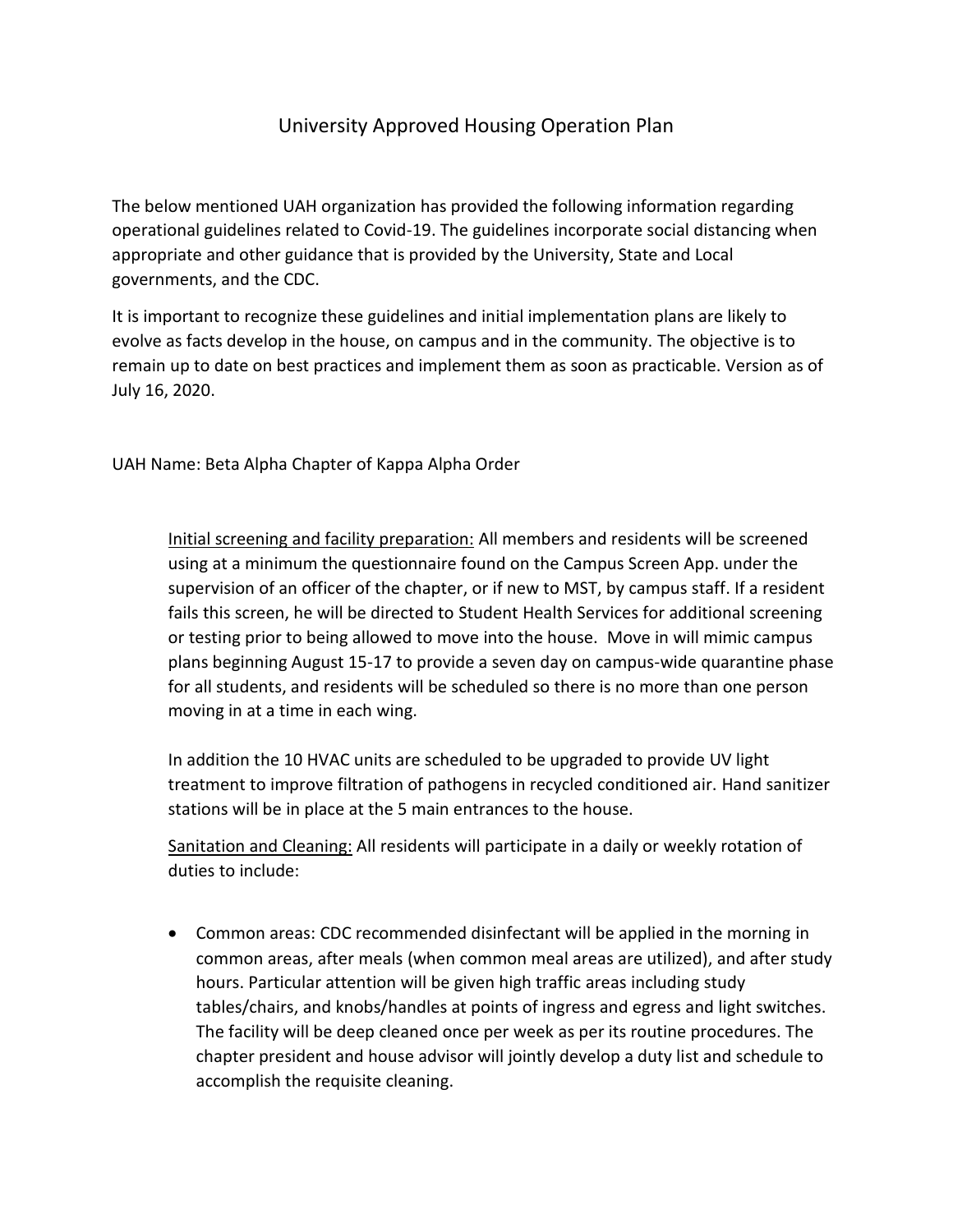Kitchen and Dining Areas: The initial plan is to have all meals plated for individual servings for the first 3 weeks of the semester (and week 0) using disposable utensils and implements. Residents will take their individual serving to their individual room and then dispose of waste based on a set schedule.

After this initial period an assessment will be made which may include using the dining room in shifts while maintaining social distancing and cleaning between shifts. Each time the dining room is used, the tables and chairs will be sanitized with disinfectant. The kitchen will be cleaned after each meal by no more than 5 residents, each wearing masks. Once a week the kitchen will be deep cleaned per usual house maintenance.

 Bathrooms: Occupancy in the larger common bathrooms in each wing will be limited to no more than 6 residents at a time. The sink areas, commodes and other common use facilities will be cleaned twice per day – once in the morning, and once in the afternoon/evening as member class schedules permit. This schedule may evolve depending upon changes in usage patterns (e.g. the introduction of intramural athletics, etc.).

### Shared and common spaces

Everyone who enters the house will have their temperature checked using a touchless thermometer at the point of ingress. Members are expected to take their temperature daily and report any temperature recording over 100 degrees or any symptoms listed in the Campus Screen App to their wing captain and contact Student Health Services for additional review, screening, and recommended actions. The alumni advisor and representatives from the housing corporation will conduct periodic zoom meetings with the chapter leadership and wing captains during the first three weeks to assess and provide advice to the chapter on how symptom monitoring is occurring and if there are any trends.

All residents and guests are expected to wear masks in common areas including hallways. This requirement will be gradually relaxed based on symptom monitoring results. An exception to this requirement would be on the occasion that the dining room is eventually used for eating meals. Common sense will be applied within common bathroom areas and will be largely controlled by limiting occupancy. Each common area will have a maximum occupancy sign visibly posted geared toward maintaining at least 6' distance between people. Shared use equipment such as games, A/V devices, laundry machines etc. will be disinfected before and after each use.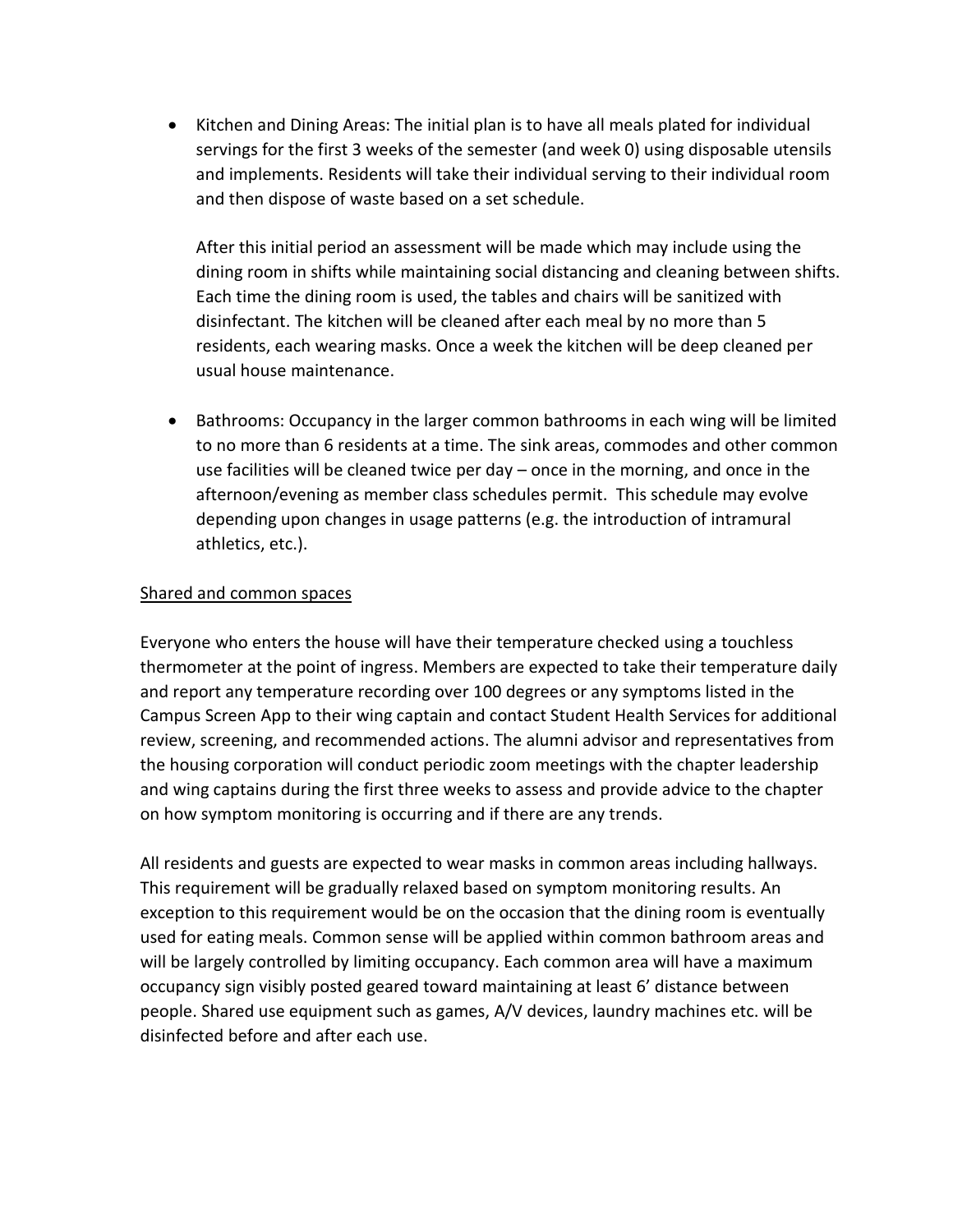## Sleeping

Most sleeping rooms are combined with study areas for two men. Two of these rooms are paired with a shared lounge area to be shared by the 4 residents. This grouping is considered like a family where masks will not be required within this space by those living in that space. A larger family area exists upstairs where there are 8 residents which share a common lounge. In each case the spacing of beds will be at least 6' apart and residents will be encouraged to sleep head to toe when practical.

# Visitors

Visitors include vendors (including those involved with meal preparation), study guests, and social guests. All visitors are expected to have their temperature taken with a thermometer before entering and wear masks in common areas. The mask requirement for visitors may be relaxed in time if justified by symptom tracking and other data that may be available. Each visitor will include their name, phone number and email address, time of arrival and departure and resident responsible for their visit for contact tracing. There will be two locations where this data will be recorded: one in the foyer and one in the entrance to the kitchen. This data will be kept until one month after the end of the semester or the house closes, whichever comes first. All visitors are expected to use hand sanitizer upon arrival which will be provided.

There will be no social guests or study guests until after week 0 (August 17-23). After this period, study guests and social guests will be welcome in the common areas provided they wear a mask, take their temperature upon entry and adhere to occupancy limits as posted. After the third week of school (September 11) an assessment will be performed which will include health trends for the house, campus, and city of Rolla. If supported by data, this visitor policy may be gradually relaxed.

# Social Policy

The house will not have any social events until after the end of the third week of school (September 11). After this period the plan is to follow guidance from the Student Health Services which is to start slow and stay low. Any social event within the property following that time will be based on an assessment similar to that used for visitors mentioned above in this document and in accordance with the house adopting a comprehensive hosting plan. As a member of IFC, the house is subject to community social guidelines and will not host any events which are contrary to those guidelines.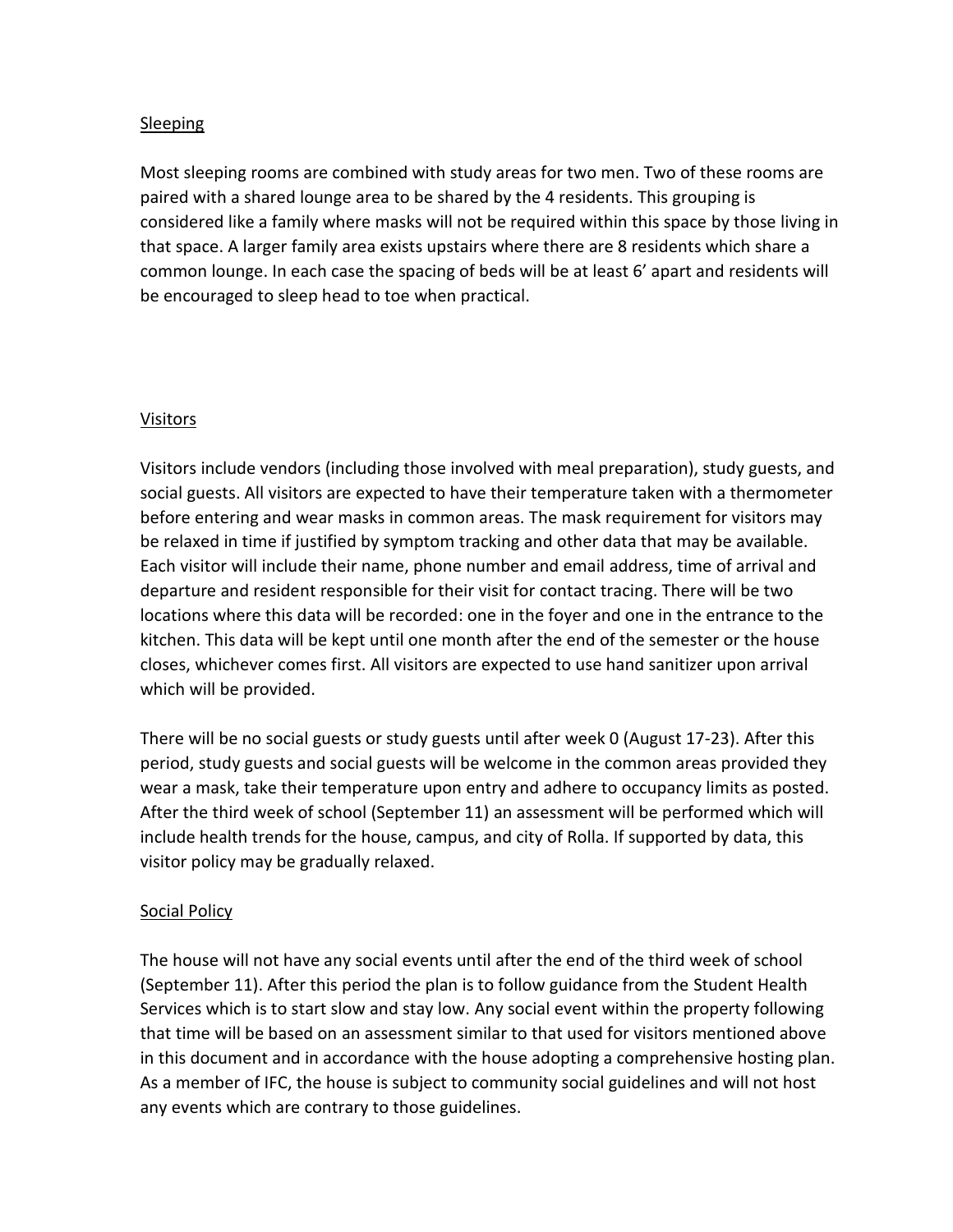The house leadership has also determined that it will not host any events which include alcohol for the Fall semester due to alcohol's deleterious impact on an individual's ability to make safe and healthy decisions impacting themselves and others. Individuals of age will be permitted to have alcohol in their room in accordance with NIC and IFC policies.

In addition non-essential travel will be strongly discouraged through the third week of school (September 11). This is to limit the introduction of new risks brought into the house from other locations.

### Quarantine and Isolation Plan

The President of the active chapter shall appoint three wing captains (North, South, Upstairs) to 1) encouraging residents to take temperatures and check for other symptoms, 2) monitor for social distancing, and 3) serve as the liaison between the active chapter and its leadership with Student Health Services for any affected resident.

In the event a resident tests positive for Covid 19, the student will be expected to follow the directions of Student Health Services which will likely require isolating under the care of a physician in either a University provided health care facility or return home until recovered and cleared to return to school.

Those residents that experience any symptom including a temperature above 100 degrees or any of the other symptoms identified in the Campus Screen App during their daily checks should inform their wing captain and contact Student Health Services immediately. Student Health Services shall perform additional screening and perhaps testing and inform the affected student what steps they should follow which may involve quarantine and perhaps isolation.

If this individual cannot reach Student Health Services due to the time of day, the student shall quarantine onsite until the student is in communication with Student Health Services. One 2 man bedroom will be available to quarantine up to two impacted residents with plans to provide plated meals if needed. Special considerations will be developed to facilitate bathroom/showering, and laundry use to facilitate an effective quarantine. Other options such as quarantine in their own bedroom along with roommates (who may also be impacted) may make sense under certain circumstances, but these actions will only be taken if recommended by Student Health Services. All of the activities involving quarantining will be at the direction of Student Health Services and all residents are expected to comply with their instructions.